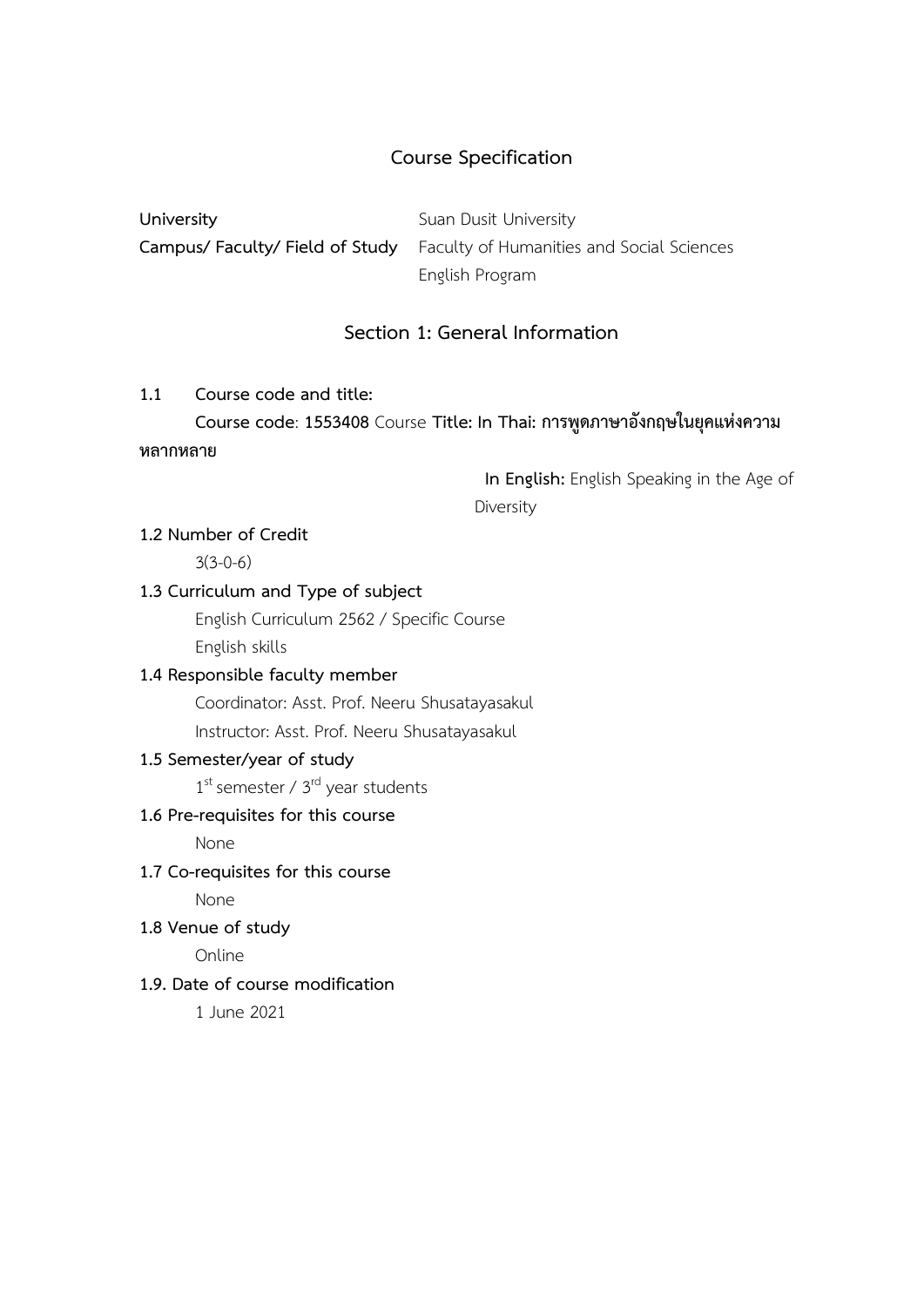## **Section 2: Aims and Objectives**

#### **2.1 Course Objectives**

1. Be self-disciplined, punctual, and responsible for study and assigned work. Apply the knowledge morally and ethically.

2. Have the general and systematic knowledge and theories of the subject matter. Be able to identify, deliver and discuss different kinds of speeches on various social, professional, and academic topics in English. Conclude main idea and main point from categorize types of information from printing and online medium. All of abilities are equivalent to C1 (Proficient User) according to Common European Framework of Reference for Languages: learning, teaching, assessment (CEFR)

3. Able to apply English language knowledge for analyzing and criticizing reasonably and resolve problem systematically.

4. Be able to gather skills and knowledge of English language for individual's work effectively

5. Apply digital technology for improving English language in working effectively.

## **2.2 Purpose for course development and modification**

To provide students the knowledge, abilities, and skills to identify and deliver various speeches be able to participate in debate and discussions with confidence. Also, study the roles of ethics and honesty for delivering speeches and participating in discussions. Speech planning, confidence creation, impromptu speech, informative, special occasion speeches, persuasive speeches and discussions and debate are included. Students collaborate with their peers in pairs and small groups as well as have individual assignments.

# **Section 3: Course Management**

# **3.1 Course description:**

หลักการและวิธีการพูดในที่ชุมชน การวางแผนและการจัดระเบียบวาระการพูด ได้แก่การพูดแบบไม่ได้ เตรียมการมาก่อน การพูดเพื่อให้ข้อมูล การพูดเพื่อโน้มน้าวใจ ฝึกโต้วาทีและอภิปรายในประเด็นโต้แย้งที่ หลากหลาย และการพูดในโอกาสพิเศษหรือโอกาสเฉพาะ ด้วยการคัดสรรคา สานวน และประโยคที่ เกี่ยวเนื่องกับหัวข้อที่จะนาเสนอ

Principles and methods of public speaking, planning and making speeches: impromptu speeches, informative speeches, persuasive speeches, concepts, analytical skills, rhetorical strategies, debate and discussion practice on various argumentative issues and speeches for special occasions by selecting words, expressions and sentences relating to the topics.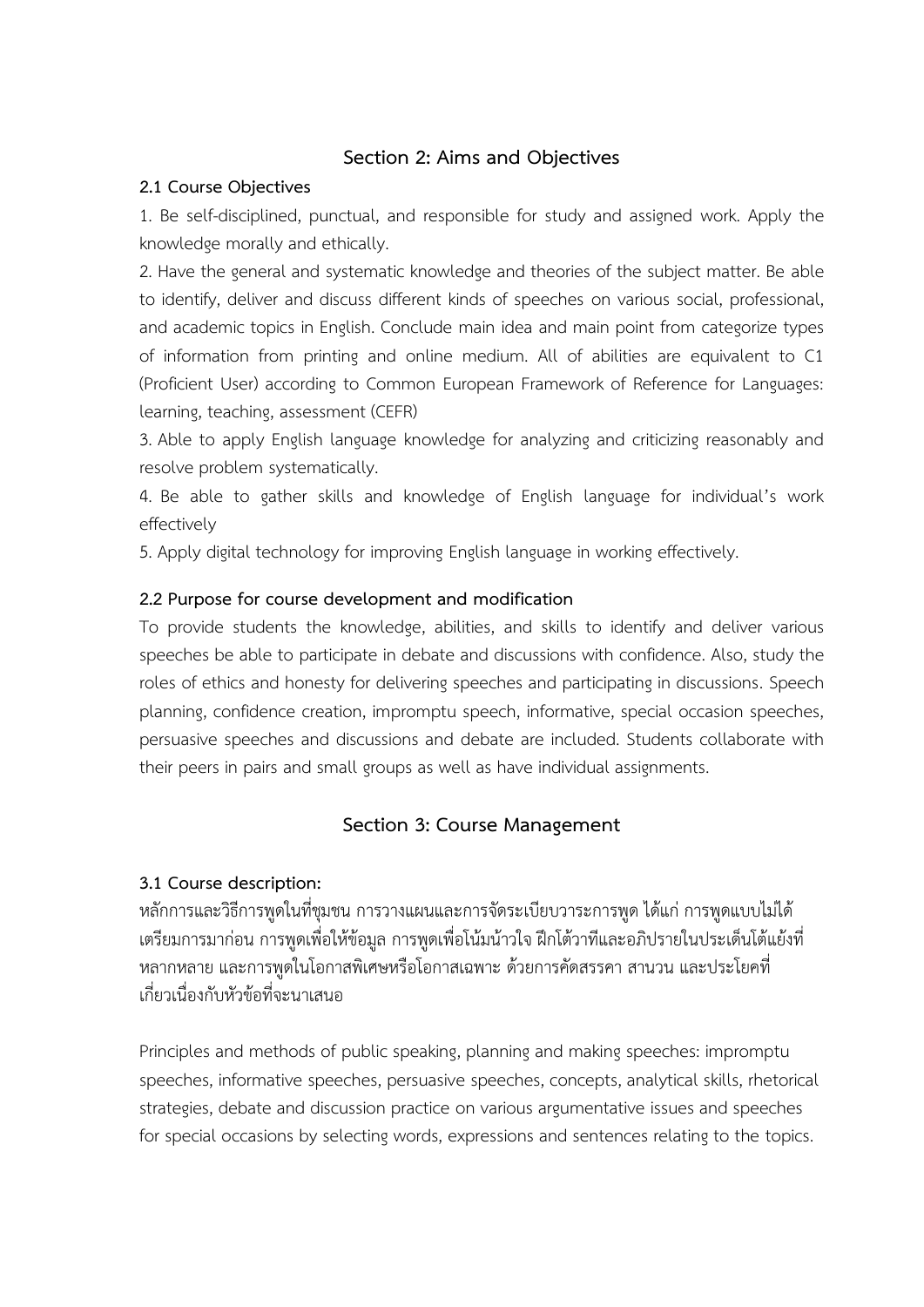## **3.2 Teaching Hours per semester**

| Lecture<br>hours | Additional<br><b>Teaching Hours</b> | Practice/Training/<br><b>Fieldwork</b> | Self-study        |
|------------------|-------------------------------------|----------------------------------------|-------------------|
| 45 hours         | 2-3 hours per wk.                   |                                        | 90 hours          |
| (3hrs x15 weeks) |                                     |                                        | (6hrs. x15 weeks) |

## **3.3 Consultation hours**

1) Group and/or individual consultations can be done on Wednesday 9am.-4 pm.

2) The instructor can be contacted at any time via Group Line Messenger: (trustchavi), email: [ch-avi@hotmail.com](mailto:ch-avi@hotmail.com) or by phone @089-0309554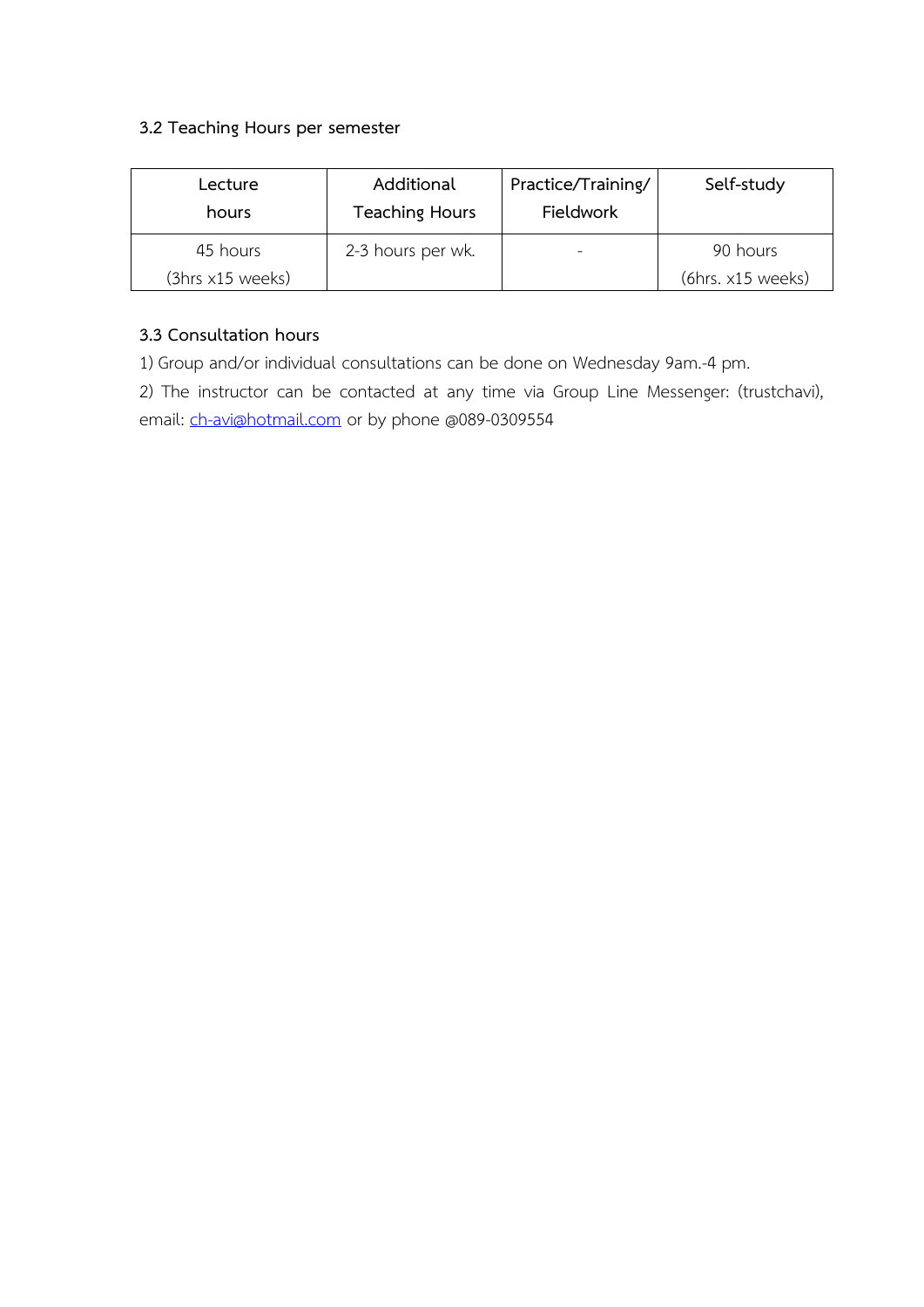# **Section 4: Student Learning Development**

# **Teaching and Assessment**

| Learning domains                     | <b>Teaching Strategies</b>                | Assessment Method | Week of    | Percentage |
|--------------------------------------|-------------------------------------------|-------------------|------------|------------|
|                                      |                                           |                   | Evaluation |            |
| 1) Ethics and Moral                  | * Students will be coached on Discipline, | Authentic         | Wk. 1-16   | 10%        |
| 1.1 Accomplish assigned work with    | punctuality & responsibility towards      | Assessments       |            |            |
| accuracy and punctuality.            | learning, assignments & behavior.         |                   |            |            |
| 1.2 Accomplish assigned work without | * Students will be coached on issues of   |                   |            |            |
| plagiarism.                          | honesty, integrity, respecting others     |                   |            |            |
| 1.3 Apply English language knowledge | opinions & using reasonable reasons while |                   |            |            |
| for individual and society's sakes.  | having to participate in cooperative      |                   |            |            |
|                                      | activities in the classroom & tests on    |                   |            |            |
|                                      | assignments.                              |                   |            |            |
|                                      | * Problem & critical thinking based       |                   |            |            |
|                                      | discussion between students & teacher on  |                   |            |            |
|                                      | various social issues of public Speaking, |                   |            |            |
|                                      | focusing on essence moral and ethics.     |                   |            |            |
|                                      |                                           |                   |            |            |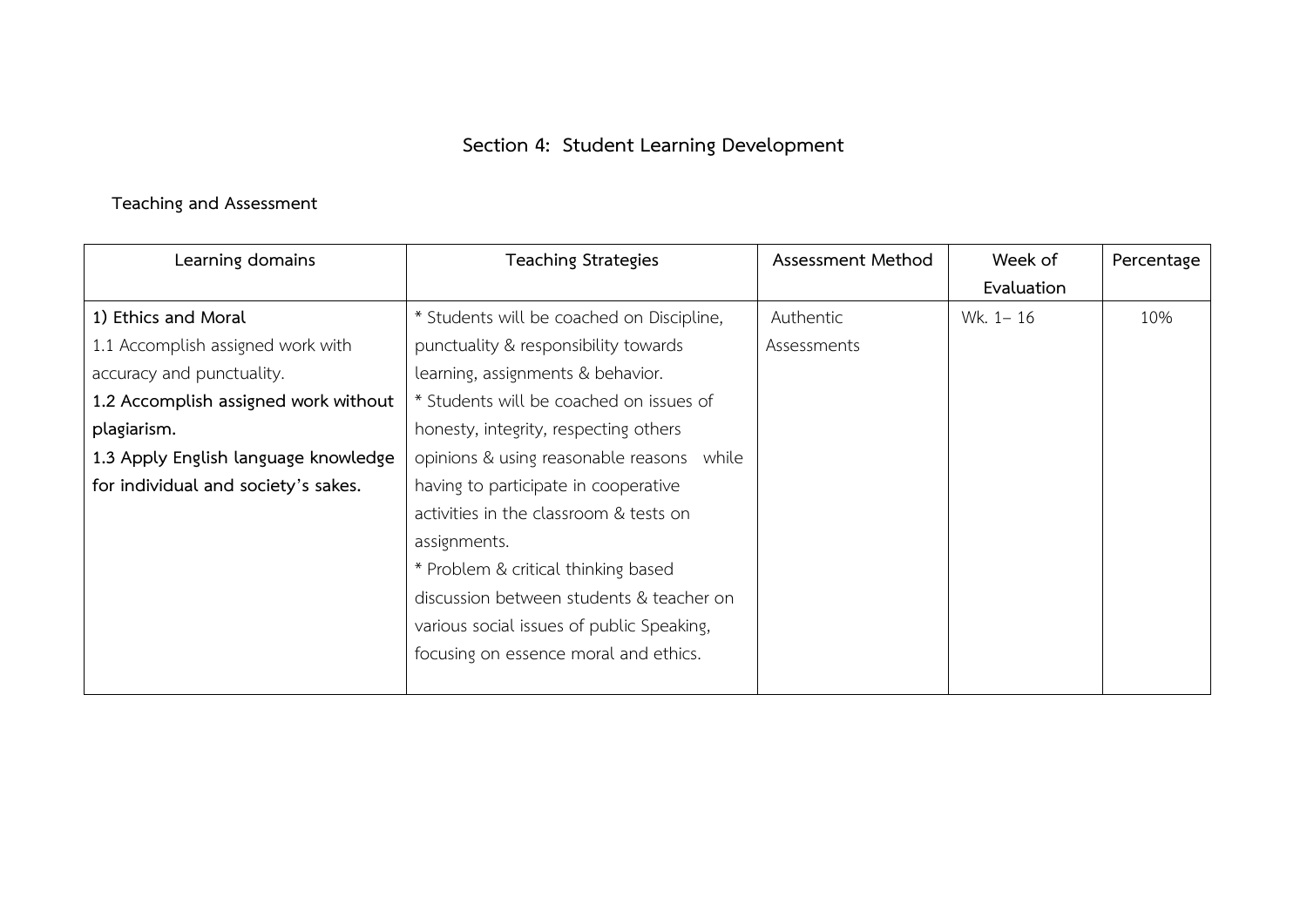| 2). Knowledge                           | * Interactive lecture in presenting the main  | (Authentic            |                     |      |
|-----------------------------------------|-----------------------------------------------|-----------------------|---------------------|------|
| 2.1 Be able to listen and response      | concept of the contents and the practical     | Assessments) On       |                     |      |
| with English language in academic,      | application of these concepts.                | * In class Activities | *Wk.1,2,4,5,7,8,10, | *20% |
| social and professional topics,         | * Interactive lecture & discussion to explore |                       | 11,13,14            |      |
| conclude main idea and main point       | the English language and specialized field of | *Assignments tests    | *Wk.3,6,9,11, 12,   | *50% |
| from stories, categorize types of       | study.                                        |                       | 15                  |      |
| information from printing and online    | *Interactive lecture and critical thinking-   | * Final examination   | *Wk. 16             | *20% |
| medium as well as give an oral          | based learning to solve problems on           |                       |                     |      |
| presentation accurately and entirely.   | various real life situations through various  |                       |                     |      |
| The knowledge level of learner          | speech topics.                                |                       |                     |      |
| should be in the level of C1            | * Interactive lecture, discussion & the       |                       |                     |      |
| (Proficient User) according to          | practical application of these concepts to    |                       |                     |      |
| Common European Framework of            | understand the world people & their           |                       |                     |      |
| Reference for Languages: learning,      | culture & your own culture through various    |                       |                     |      |
| teaching, assessment (CEFR)             | speech topics & speech delivering styles.     |                       |                     |      |
| 2.2 Common European Framework of        |                                               |                       |                     |      |
| Reference for Languages: learning,      |                                               |                       |                     |      |
| teaching, assessment (CEFR)             |                                               |                       |                     |      |
| Be able to read and write with English  |                                               |                       |                     |      |
| language in academic, social and        |                                               |                       |                     |      |
| professional topics, conclude main idea |                                               |                       |                     |      |
| and main point from stories, categorize |                                               |                       |                     |      |
| types of information from printing and  |                                               |                       |                     |      |
| online medium as well as give an oral   |                                               |                       |                     |      |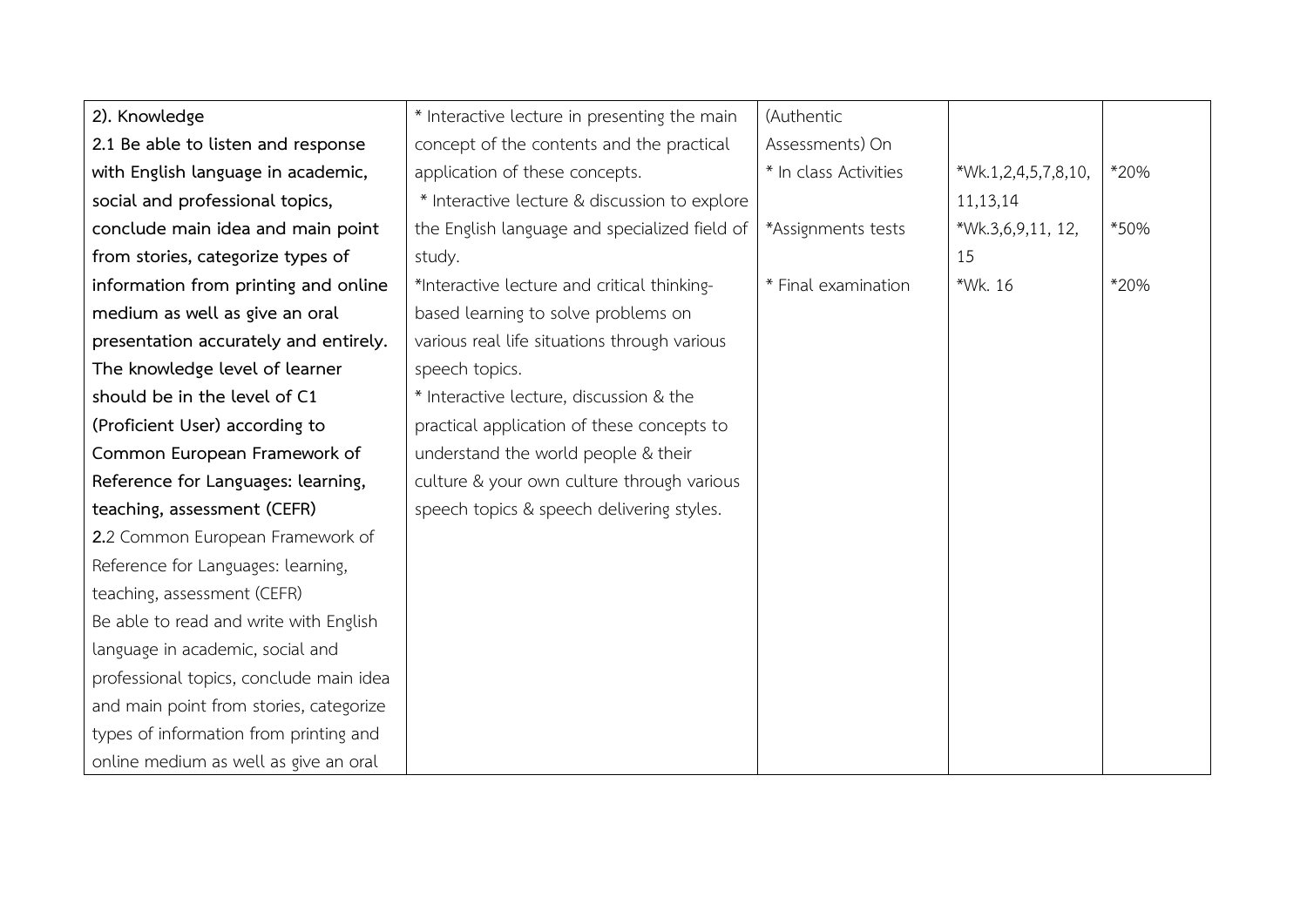| presentation accurately and entirely.      |  |  |
|--------------------------------------------|--|--|
| The knowledge level of learner should      |  |  |
| be in the level of C1 (Proficient User)    |  |  |
| according to Common European               |  |  |
|                                            |  |  |
| Framework of Reference for Languages:      |  |  |
| learning, teaching, assessment (CEFR)      |  |  |
| 2.3 Be able to apply all fields of English |  |  |
| linguistics such as pronouncing English    |  |  |
| language accurately based on Phonetics     |  |  |
| and Phonology, analyzing sentence          |  |  |
| meaning and origin of words based on       |  |  |
| Morphology, analyzing structure and        |  |  |
| meaning of phrases and sentences           |  |  |
| based on Syntax including analyze the      |  |  |
| evolution and change of English            |  |  |
| language and also World Englishes.         |  |  |
| 2.4 Be able to read, interpret, analyze    |  |  |
| and criticize British and American         |  |  |
| literature: prose, verse and play, and     |  |  |
| also the literature composed and           |  |  |
| translated to English referring to theory  |  |  |
| of literature to understand the            |  |  |
| importance of individualism, society and   |  |  |
| culture; all leading to live together in   |  |  |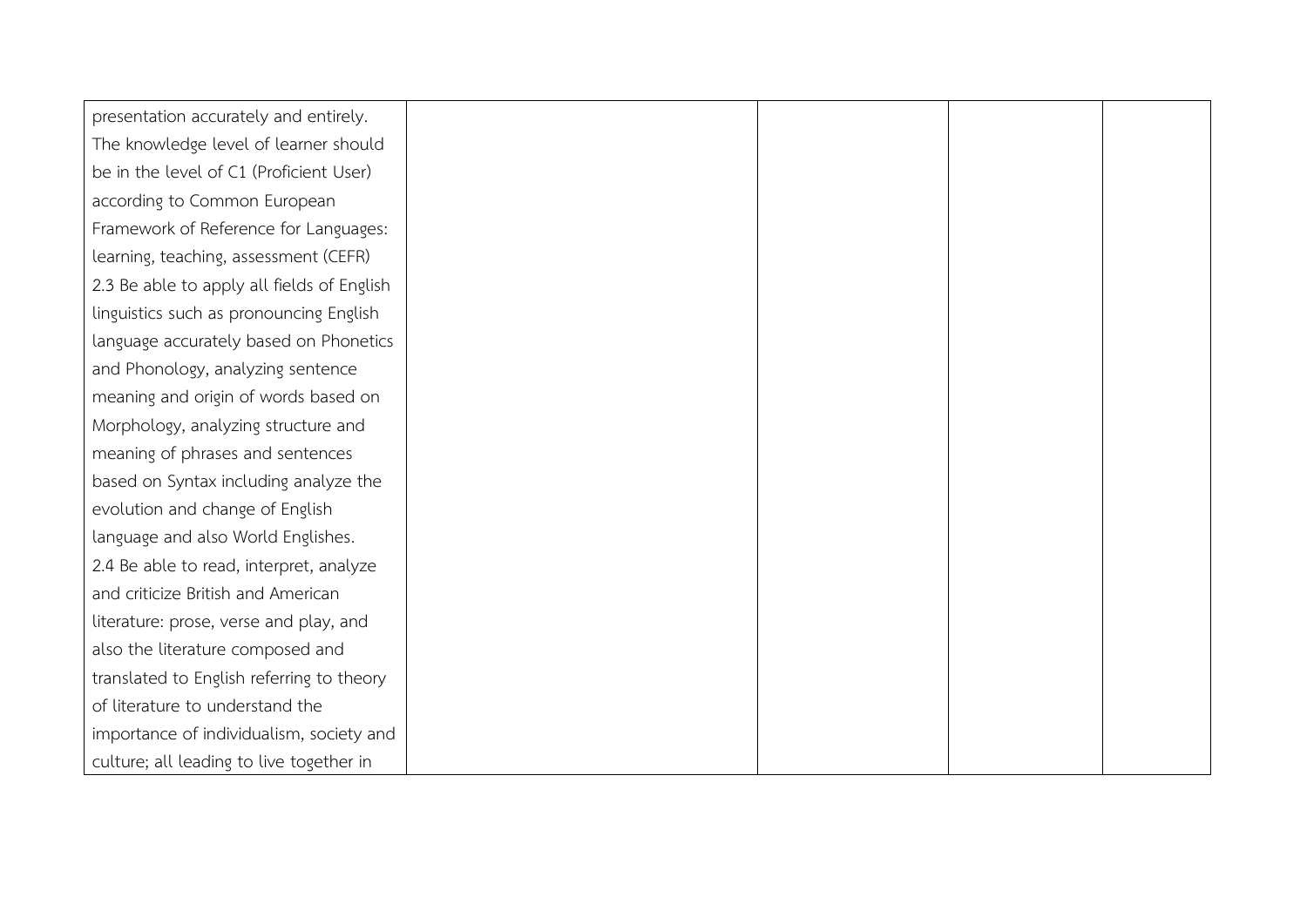| peace.                                  |  |  |
|-----------------------------------------|--|--|
| 2.5 Be able to translate passage and    |  |  |
| various statements from English to Thai |  |  |
| and Thai to English such as informative |  |  |
| statement (news and documentary),       |  |  |
| sensational statement (novel),          |  |  |
| persuasive statement (speech and        |  |  |
| address) including statement using      |  |  |
| specific vocabulary field accurately,   |  |  |
| entirely and deliberately; all from the |  |  |
| understanding of Thai and English       |  |  |
| language structures.                    |  |  |
|                                         |  |  |
|                                         |  |  |
|                                         |  |  |
|                                         |  |  |
|                                         |  |  |
|                                         |  |  |
|                                         |  |  |
|                                         |  |  |
|                                         |  |  |
|                                         |  |  |
|                                         |  |  |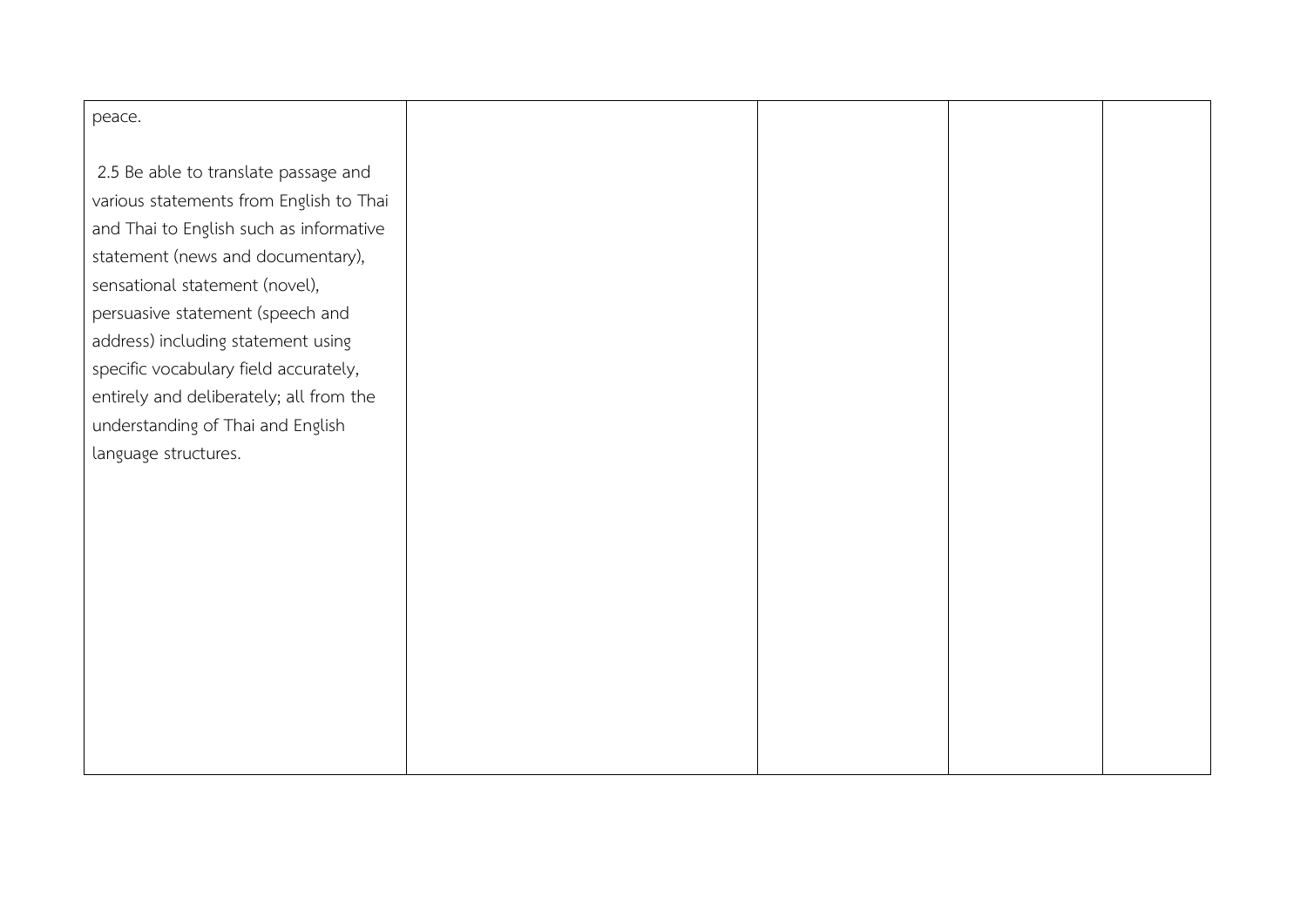| 3. Cognitive Skills                  | *Performance, evidence & problem-based         |                        |                     |     |
|--------------------------------------|------------------------------------------------|------------------------|---------------------|-----|
| 3.1 Apply English language knowledge | learning, which allow students to think        | Authentic Assessments  |                     |     |
| for working effectively.             | logically and learn in a more constructive     | on                     | *Wk.1,2,4,5,7,8,10, | 20% |
| 3.2Apply English language knowledge  | approach.                                      | * In class Activities  | 11,13,14            |     |
| for analyzing and criticizing        | * Assign students to learn and search for      |                        | *Wk.3,6,9,11, 12,   | 50% |
| reasonably and resolve problem       | information on various speech topics from      | * Tests on assignments | 15                  |     |
| systematically                       | different websites and integrate the           |                        | *Wk. 16             | 20% |
|                                      | information to participate in class activities | * Final examination    |                     |     |
|                                      | & speech presentations.                        |                        |                     |     |
|                                      | * Interactive lecture in presenting the main   |                        |                     |     |
|                                      | concept of the contents and the practical      |                        |                     |     |
|                                      | application of these concepts                  |                        |                     |     |
|                                      | * Train students on how to participate in      |                        |                     |     |
|                                      | various speech contests in multicultural       |                        |                     |     |
|                                      | environment.                                   |                        |                     |     |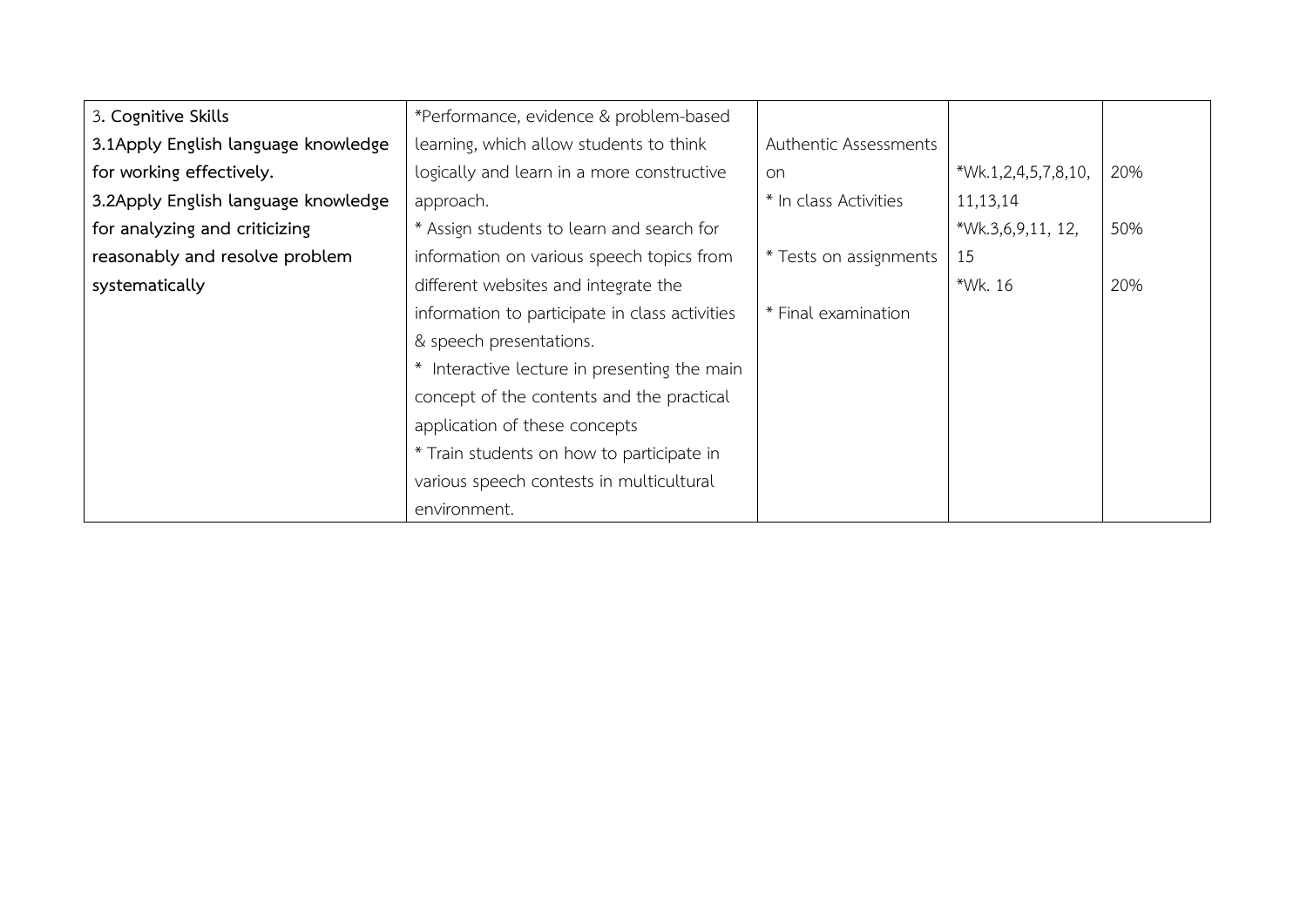| 4. Interpersonal Skills and               |                                                |                        |                     |     |
|-------------------------------------------|------------------------------------------------|------------------------|---------------------|-----|
| responsibility                            |                                                |                        |                     |     |
| 4.1 Apply English language knowledge      |                                                |                        |                     |     |
| for working with others effectively,      |                                                |                        |                     |     |
| express leadership, concern with self-    |                                                |                        |                     |     |
| duty and be open-minded to listen to      |                                                |                        |                     |     |
| others' opinion as well as adjust oneself |                                                |                        |                     |     |
| to variations in workplace and society.   |                                                |                        |                     |     |
| 4.2 Gather skills and knowledge of        |                                                |                        |                     |     |
| English language for individual's work    | *Assign students to designate tasks and        | Authentic Assessments  |                     |     |
| effectively                               | working<br>responsibilities<br>when<br>on      | <b>on</b>              |                     |     |
|                                           | Assignments.                                   |                        |                     |     |
|                                           |                                                | *In class Activities   | *Wk.1,2,4,5,7,8,10, | 20% |
|                                           | * Assign students for individual weekly tasks. |                        | 11,13,14            |     |
|                                           | * Train & encourage students to participate    | * Tests on assignments | *Wk.3,6,9,11, 12,   | 50% |
|                                           | in various speech activities.                  |                        | 15                  |     |
|                                           |                                                | * Final examination    | *Wk. 16             | 20% |
|                                           |                                                |                        |                     |     |
|                                           |                                                |                        |                     |     |
|                                           |                                                |                        |                     |     |
|                                           |                                                |                        |                     |     |
|                                           |                                                |                        |                     |     |
|                                           |                                                |                        |                     |     |
|                                           |                                                |                        |                     |     |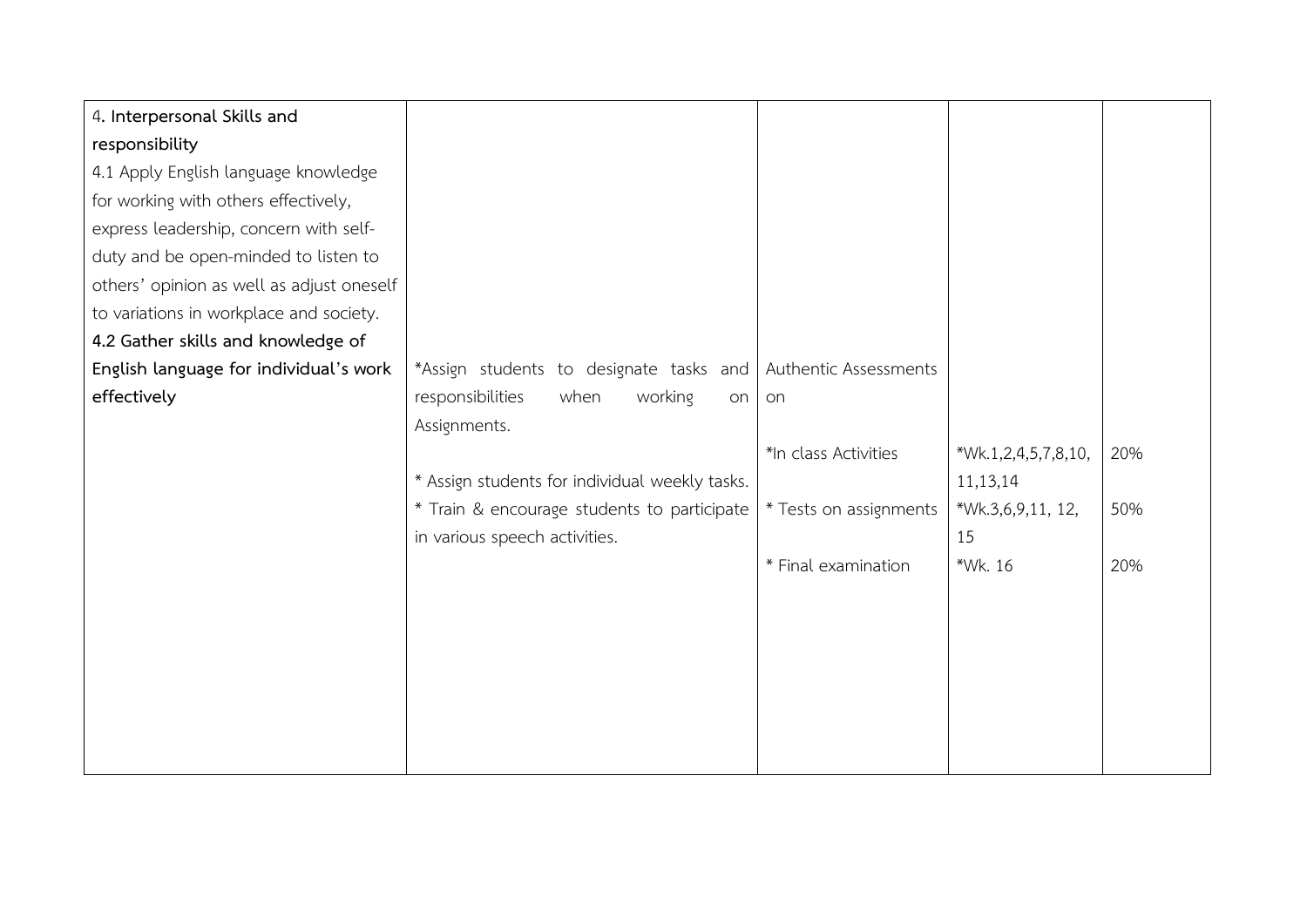| 5.Numerical Analysis, Communication       | * Practice tasks that involve the use of     | (Authentic              | *Wk.1,2,4,5,7,8,10, | * 10% |
|-------------------------------------------|----------------------------------------------|-------------------------|---------------------|-------|
| and Information Technology Skills         | problem-solving skills through various       | Assessments) on         | 11,13, 14           |       |
| 5.1 Have an individual's ability to find, | speech topics.                               | Behavioral observation  | *Wk.3,6,9,11,12,15  | *50%  |
| evaluate, and compose clear               | * Assign tasks that involve the use of       | and peer evaluation     | *Wk. 16             | *20%  |
| information through writing and other     | technology in searching for information on   | for individual, group & |                     |       |
| mediums on various digital platforms;     | various issues used for education and life.  | team assignments.       |                     |       |
| be able to give a presentation in the     | * Encourage students to utilize a variety of |                         |                     |       |
| meeting with technology.                  | technological resources in accomplishing     |                         |                     |       |
| 5.2 Apply digital technology for          | and presenting tasks.                        |                         |                     |       |
| improving English language in working     |                                              |                         |                     |       |
| effectively.                              |                                              |                         |                     |       |
|                                           |                                              |                         |                     |       |
|                                           |                                              |                         |                     |       |
|                                           |                                              |                         |                     |       |
|                                           |                                              |                         |                     |       |
|                                           |                                              |                         |                     |       |
|                                           |                                              |                         |                     |       |
|                                           |                                              |                         |                     |       |
|                                           |                                              |                         |                     |       |
|                                           |                                              |                         |                     |       |
|                                           |                                              |                         |                     |       |
|                                           |                                              |                         |                     |       |
|                                           |                                              |                         |                     |       |
|                                           |                                              |                         |                     |       |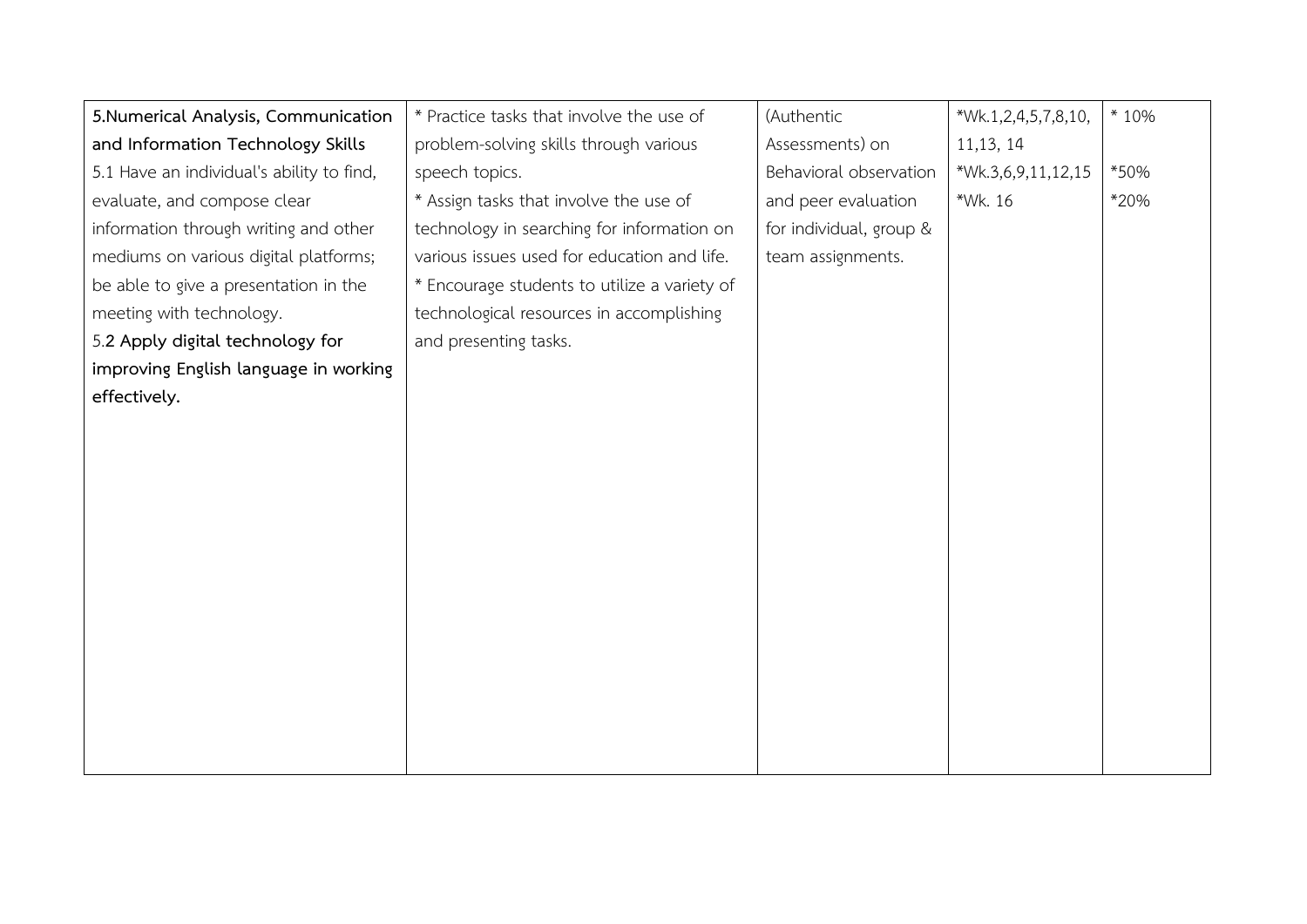**Section 5: Lesson Plan and Evaluation:**

| Week No.       | Topics / Details           | Teaching Strategies /             | <b>Teaching Materials</b> | Assessment   | Lecturer        |
|----------------|----------------------------|-----------------------------------|---------------------------|--------------|-----------------|
| &              |                            | Activity/Exercises                |                           | and          |                 |
| No. of         |                            |                                   |                           | Evaluation   |                 |
| hours          |                            |                                   |                           | (Percentage) |                 |
| 1.             | - Course Specification     | Teaching Strategies:              | Course specification,     | Affective    | Asst.Prof.Neeru |
| (3 Hrs.)       | Lesson 1 Principles and    | - Explain the course description, | attendance sheet,         | $domain =$   | Shusatayasakul  |
|                | Methods of Public Speaking | objectives, assessment, and       | Instructional manual,     | 10%          |                 |
|                | 1.1 Understanding Public   | teaching materials                | textbook, & power point,  | Activity=2%  |                 |
|                | Speaking                   | - Interactive lecture (1) on the  | laptop.                   |              |                 |
|                | 1.2 Preparing for Speeches | concept of the topic              |                           |              |                 |
|                |                            | - Inquiry based learning          |                           |              |                 |
|                |                            | - Knowledge based learning        |                           |              |                 |
|                |                            | Activity: (1)                     |                           |              |                 |
|                |                            | - Students practice the concept   |                           |              |                 |
|                |                            | orally                            |                           |              |                 |
|                |                            | - Students practice exercises     |                           |              |                 |
|                |                            | individually & in pairs.          |                           |              |                 |
| $\overline{2}$ | 1.3 Delivery Techniques    | Teaching Strategies:              | Attendance & score        | Affective    | Asst.Prof.Neeru |
| (3 Hrs.)       | 1.4 Using language         | Interactive lecture (2) on the    | sheets, instructional     | $domain =$   | Shusatayasakul  |

**5.1 Lesson plan**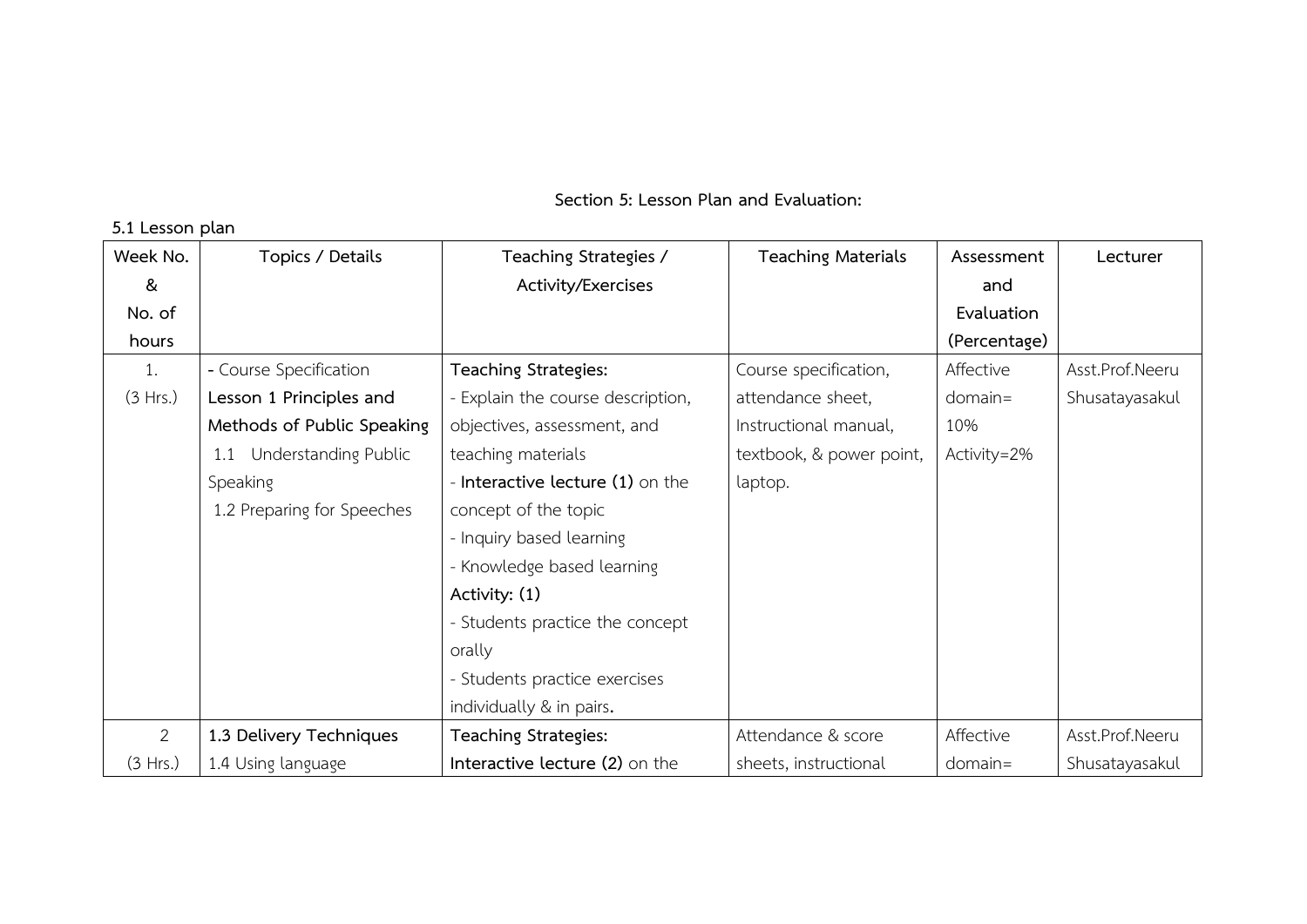|          | Delivering your Own<br>1.5 | concept of the topic                | manual, textbook, &      | 10%         |                 |
|----------|----------------------------|-------------------------------------|--------------------------|-------------|-----------------|
|          | Speech (1)                 | - Demonstration based learning      | power point, laptop.     | Activity=2% |                 |
|          |                            | - Student Center learning           |                          |             |                 |
|          | Assignment (1):            | Activity:(2)                        |                          |             |                 |
|          | Personal Experience speech | - Students practice the concept     |                          |             |                 |
|          | speech test (1)            | orally                              |                          |             |                 |
|          |                            | -Students practice pronunciation    |                          |             |                 |
|          |                            | - Students Practice Delivery        |                          |             |                 |
|          |                            | Techniques                          |                          |             |                 |
|          |                            | - Students and teacher discuss      |                          |             |                 |
|          |                            | Assignment (1): speech test (1).    |                          |             |                 |
|          |                            | Personal Experience speech to       |                          |             |                 |
|          |                            | be presented in the next class      |                          |             |                 |
|          |                            | for 5%.                             |                          |             |                 |
|          |                            |                                     |                          |             |                 |
| 3        | Delivering your Own<br>1.5 | Teaching Strategies:                | Attendance & score       | Affective   | Asst.Prof.Neeru |
| (3 Hrs.) | Speech (1):                | Interactive lecture (3)             | sheets, evaluation forms | $domain =$  | Shusatayasakul  |
|          | speech test (1)            | Instructions on the test & speech   | & laptop.                | 10%         |                 |
|          |                            | evaluation skills                   |                          | speech test |                 |
|          |                            | Activity:(3)                        |                          | (1)         |                 |
|          |                            | - Students take individual speaking |                          | $= 5%$      |                 |
|          |                            | test on the given assignment.       |                          |             |                 |
|          |                            | -Students also evaluate each        |                          |             |                 |
|          |                            | other's speeches.                   |                          |             |                 |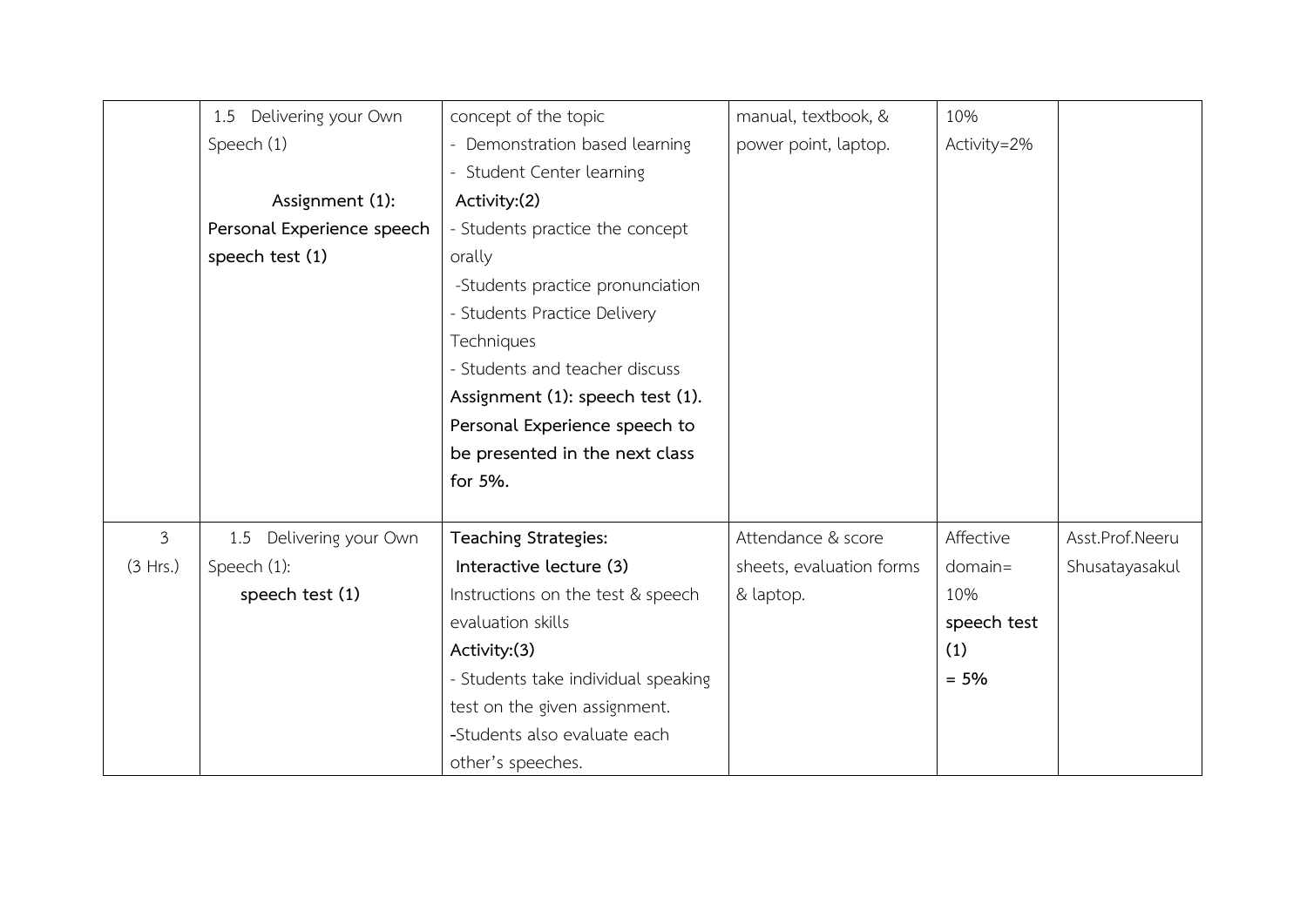| $\overline{4}$ | Lesson 2. Impromptu         | - Interactive lecture (4) on the      | Attendance & score    | Affective   | Asst.Prof.Neeru |
|----------------|-----------------------------|---------------------------------------|-----------------------|-------------|-----------------|
| (3 Hrs.)       | Speeches                    | concept of the topic which involve    | sheets, instructional | $domain =$  | Shusatayasakul  |
|                | 2.1 Understanding           | knowledge based learning              | manual, textbook, &   | 10%         |                 |
|                | Impromptu Speeches          | Activity:(4)                          | power point, laptop.  | Activity=2% |                 |
|                | 2.2 Preparing for Impromptu | - Students practice making            |                       |             |                 |
|                | Speeches                    | impromptu speeches on various         |                       |             |                 |
|                | 2.3 Pronunciation Tips      | topics analytically, critically,      |                       |             |                 |
|                |                             | logically in pairs & in front of the  |                       |             |                 |
|                |                             | class.                                |                       |             |                 |
|                |                             | -Students practice pronunciation      |                       |             |                 |
| 5              | 2.4 Practicing Impromptu    | Interactive lecture (5) on the        | Attendance & score    | Affective   | Asst.Prof.Neeru |
| (3 Hrs.)       | Speeches                    | concept of the topics                 | sheets, instructional | $domain =$  | Shusatayasakul  |
|                | 2.5 Making an Impromptu     | Activity:(5)                          | manual, textbook, &   | 10%         |                 |
|                | Speech (1)                  | - Each student presents language      | power point, laptop.  | Activity=2% |                 |
|                | Assignment (2):             | orally analytically, critically,      |                       |             |                 |
|                | Impromptu speeches          | logically in front of the class or on |                       |             |                 |
|                | speech test (2)             | camera.                               |                       |             |                 |
|                |                             | - Student and teacher discuss         |                       |             |                 |
|                |                             | Assignment (2): speech test (2)       |                       |             |                 |
|                |                             | Impromptu speech topics to be         |                       |             |                 |
|                |                             | presented in the next class for 5%.   |                       |             |                 |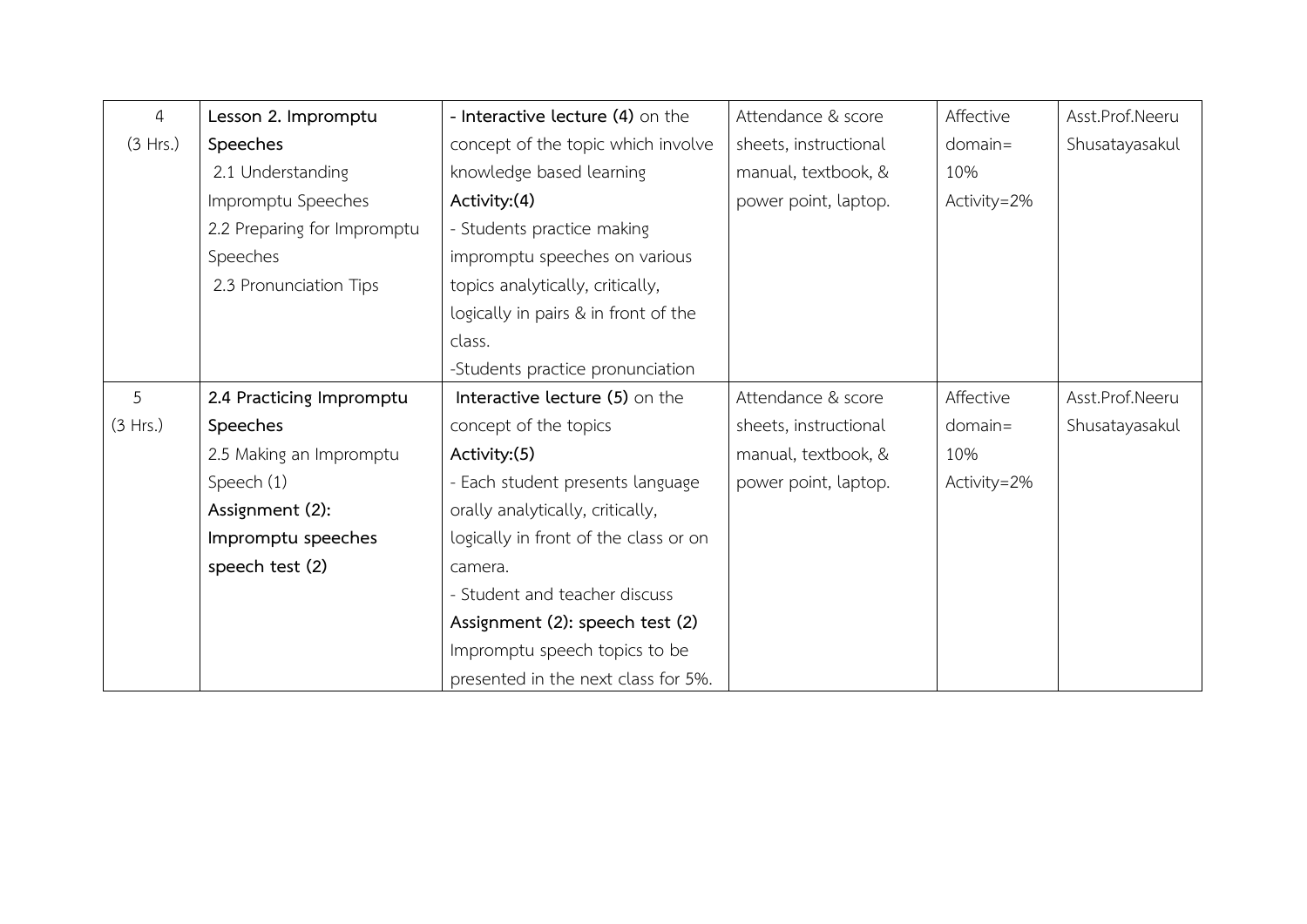| 6              | 2.5 Making an Impromptu  | Interactive lecture (6) Review the  | Attendance & score       | Affective   |                 |
|----------------|--------------------------|-------------------------------------|--------------------------|-------------|-----------------|
| (3 Hrs.)       | Speech (2):              | Instructions on the test.           | sheets, evaluation forms | $domain =$  | Asst.Prof.Neeru |
|                |                          | Activity:(6)                        | & laptop.                | 10%         | Shusatayasakul  |
|                | Speech test              | - Students make individual          |                          | Speech test |                 |
|                | (2)                      | Impromptu speeches for speech       |                          | $(2) = 5%$  |                 |
|                |                          | test (2) on the given assignments.  |                          |             |                 |
|                |                          | -Students also evaluate each        |                          |             |                 |
|                |                          | other's speeches                    |                          |             |                 |
|                |                          |                                     |                          |             |                 |
| $\overline{7}$ | Lesson: 3 Informative    | Interactive lectures (7) on the     | Attendance & score       | Affective   | Asst.Prof.Neeru |
| (3 Hrs.)       | Speeches                 | concept of the topic.               | sheets, Instructional    | $domain =$  | Shusatayasakul  |
|                | 3.1 Understanding        | Activity:(7)                        | manual, Text book,       | 10%         |                 |
|                | Informative Speeches     | -Students practice writing &        | power point & laptop.    | Activity=2% |                 |
|                | 3.2 Practicing Informal  | discussion in pairs, groups, orally |                          |             |                 |
|                | Informative Speeches     | analytically, critically, logically |                          |             |                 |
|                | 3.3 Pronunciation Tips   | -Students practice pronunciation    |                          |             |                 |
| 8              | 3.4 Preparing for Formal | Interactive lecture (8) on the      | Attendance & score       | Affective   | Asst.Prof.Neeru |
| (3Hrs.)        | Informative Speeches     | concept of the topics.              | sheets, textbook,        | $domain =$  | Shusatayasakul  |
|                | 3.5 Delivering a Formal  | Activity:(8)                        | Instructional manual,    | 10%         |                 |
|                | Informative Speech (1)   | - Each students practice language   | power point & laptop.    | Activity=2% |                 |
|                | Assignment (3): A formal | orally analytically, critically,    |                          |             |                 |
|                | informative speech       | logically.                          |                          |             |                 |
|                | speech test (3)          | -- Student and teacher discuss      |                          |             |                 |
|                |                          | Assignment (3): A formal            |                          |             |                 |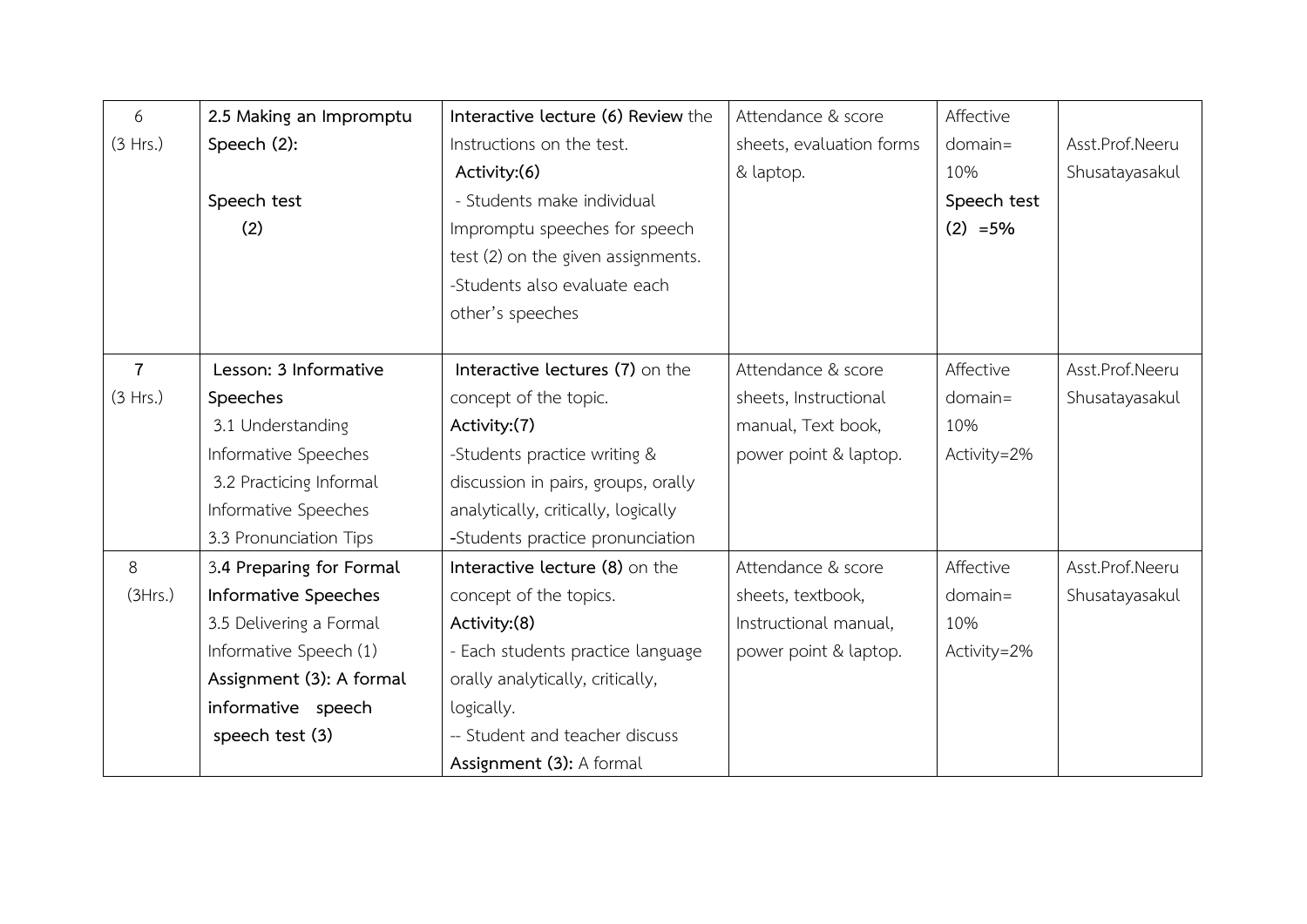|          |                              | informative speech to be               |                          |             |                 |
|----------|------------------------------|----------------------------------------|--------------------------|-------------|-----------------|
|          |                              | presented in the next class for 10%    |                          |             |                 |
|          |                              |                                        |                          |             |                 |
| 9        | 3.5 Delivering a Formal      | Interactive lecture (9) Review the     | Attendance & score       | Affective   | Asst.Prof.Neeru |
| (3 Hrs.) | Informative Speech (2)       | Instructions on the test.              | sheets, evaluation forms | $domain =$  | Shusatayasakul  |
| Online   | speech test (3)              | Activity:(9)                           | & laptop.                | 10%         |                 |
|          |                              | - Students take individual test on     |                          | Speech test |                 |
|          |                              | making formal informative speech       |                          | $(3) = 10%$ |                 |
|          |                              | on the given assignments (3).          |                          |             |                 |
|          |                              | -Students also evaluate each           |                          |             |                 |
|          |                              | other's speeches                       |                          |             |                 |
| 10       | Lesson: 4 Persuasive         | -Interactive lectures (10) on the      | Attendance & score       | Affective   | Asst.Prof.Neeru |
| (3 Hrs.) | Speeches and debate and      | concept of the topic which             | sheets, instructional    | $domain =$  | Shusatayasakul  |
|          | Discussions-1                | involves inquiry, evidence &           | manual, textbook, power  | 10%         |                 |
|          | 4.1 Understanding Persuasive | performance tasks-based learning       | point and laptop.        | Activity=2% |                 |
|          | Speeches                     | Activity:(10)                          |                          |             |                 |
|          | 4.2 A guideline on debate &  | -Students practice speaking            |                          |             |                 |
|          | discussions                  | critically, analytically, logically on |                          |             |                 |
|          | 4.3Practice in class debate  | persuasive topics                      |                          |             |                 |
|          | and discussion               | -Students practice debate &            |                          |             |                 |
|          | Assignment (4) Debate and    | discussion on various social claims.   |                          |             |                 |
|          | Discussions on social claims | -- Student and teacher discuss         |                          |             |                 |
|          |                              | Assignment (4): social claims to       |                          |             |                 |
|          |                              | debate in the next class for 10%.      |                          |             |                 |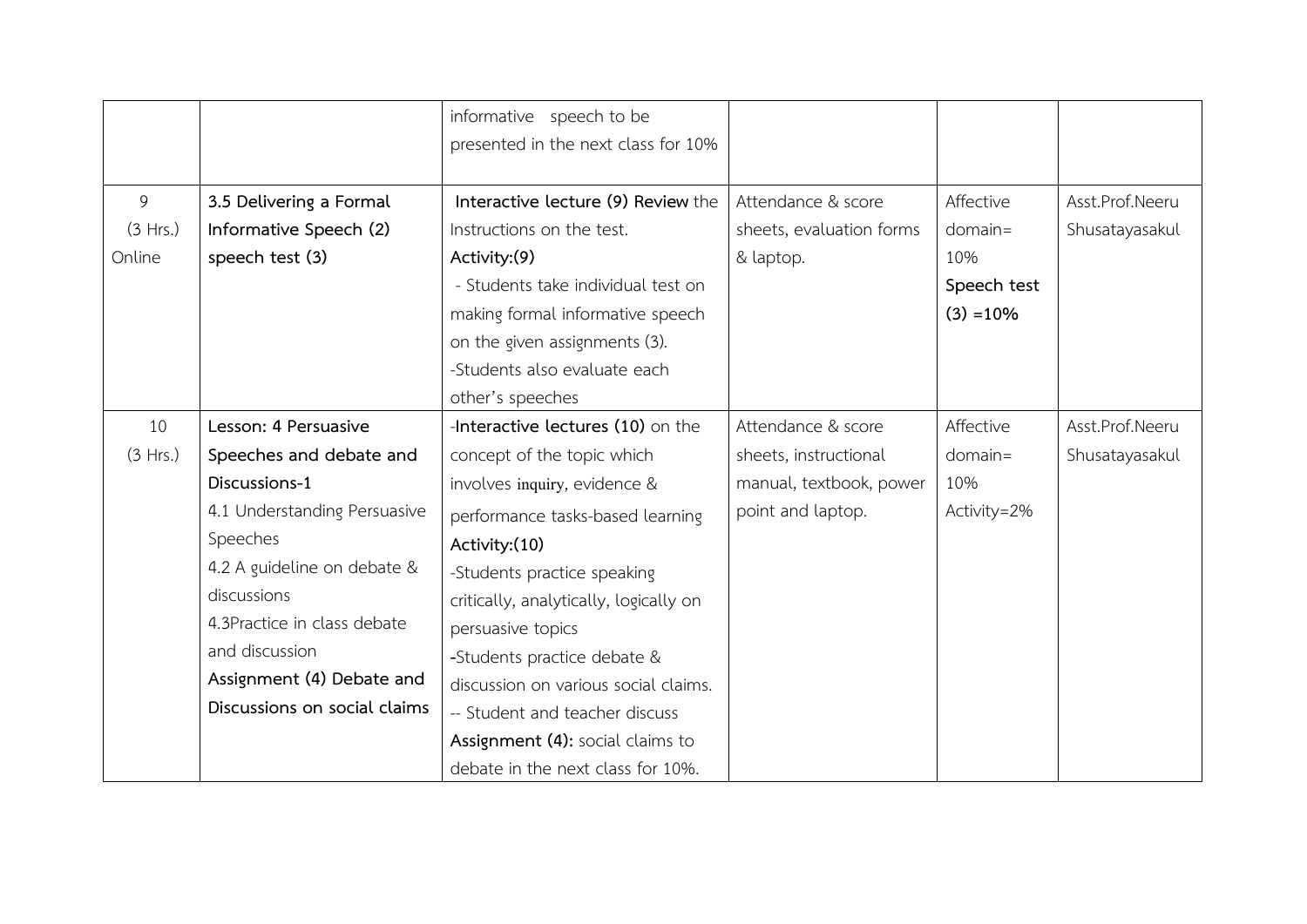| 11       | 4.4 Debate and Discussion     | Interactive lecture (11) on the     | Attendance sheet, score  | Affective   | Asst.Prof.Neeru |
|----------|-------------------------------|-------------------------------------|--------------------------|-------------|-----------------|
| (3 Hrs.) | on social Claims-2            | concept of the topics.              | sheets, power point and  | $domain =$  | Shusatayasakul  |
|          | Test on Assignment (4)        |                                     | laptop.                  | 10%         |                 |
|          | (Debate and Discussions       | Activity:(11)                       |                          |             |                 |
|          | on social claims)             | - Students participated in debate & |                          | Test on     |                 |
|          | and                           | discussion test (4) for 10%.        |                          | assignment  |                 |
|          | Discuss Assignment (5)        | - Students and teacher Discuss      |                          | $(4) = 10%$ |                 |
|          | (Technological Claims)        | Assignment (5) Technological        |                          | Discussion  |                 |
|          |                               | Claims to debate in the next class  |                          | Activity=2% |                 |
|          |                               | for 10%.                            |                          |             |                 |
| 12       | 4.5 Debate and Discussions    | - Interactive lecture (12) Review   | -Attendance sheet, score | Affective   | Asst.Prof.Neeru |
| (3 Hrs.) | On Technological Claims-3     | the Instructions on the test.       | sheet, and laptop.       | domain=     | Shusatayasakul  |
|          | Test on Assignment (5)        | Activity: (12)                      |                          | 10%         |                 |
|          | (Debate and Discussions       | - Students participated in debate & |                          | Test on     |                 |
|          | On Technological Claims)      | discussion test(5) for 10%          |                          | assignment  |                 |
|          |                               |                                     |                          | $(5) = 10%$ |                 |
| 13       | Lesson: 5 Speeches for        | Interactive lectures (13) on the    | Attendance & score       | Affective   | Asst.Prof.Neeru |
| (3 Hrs.) | Special Occasions             | concept of the topic.               | sheets, Instructional    | $domain =$  | Shusatayasakul  |
|          | 5.1 Understanding Speeches    | -Student center based learning      | manual, textbook, power  | 10%         |                 |
|          | for Special Occasions         | Activity: (13)                      | point & laptop.          | Activity=2% |                 |
|          | 5.2 Preparing for Speeches on | -Students practice writing &        |                          |             |                 |
|          | Special                       | presenting speeches on special      |                          |             |                 |
|          | Occasions                     | occasion                            |                          |             |                 |
|          | 5.3 Pronunciation Tips        | -Students practice pronunciation    |                          |             |                 |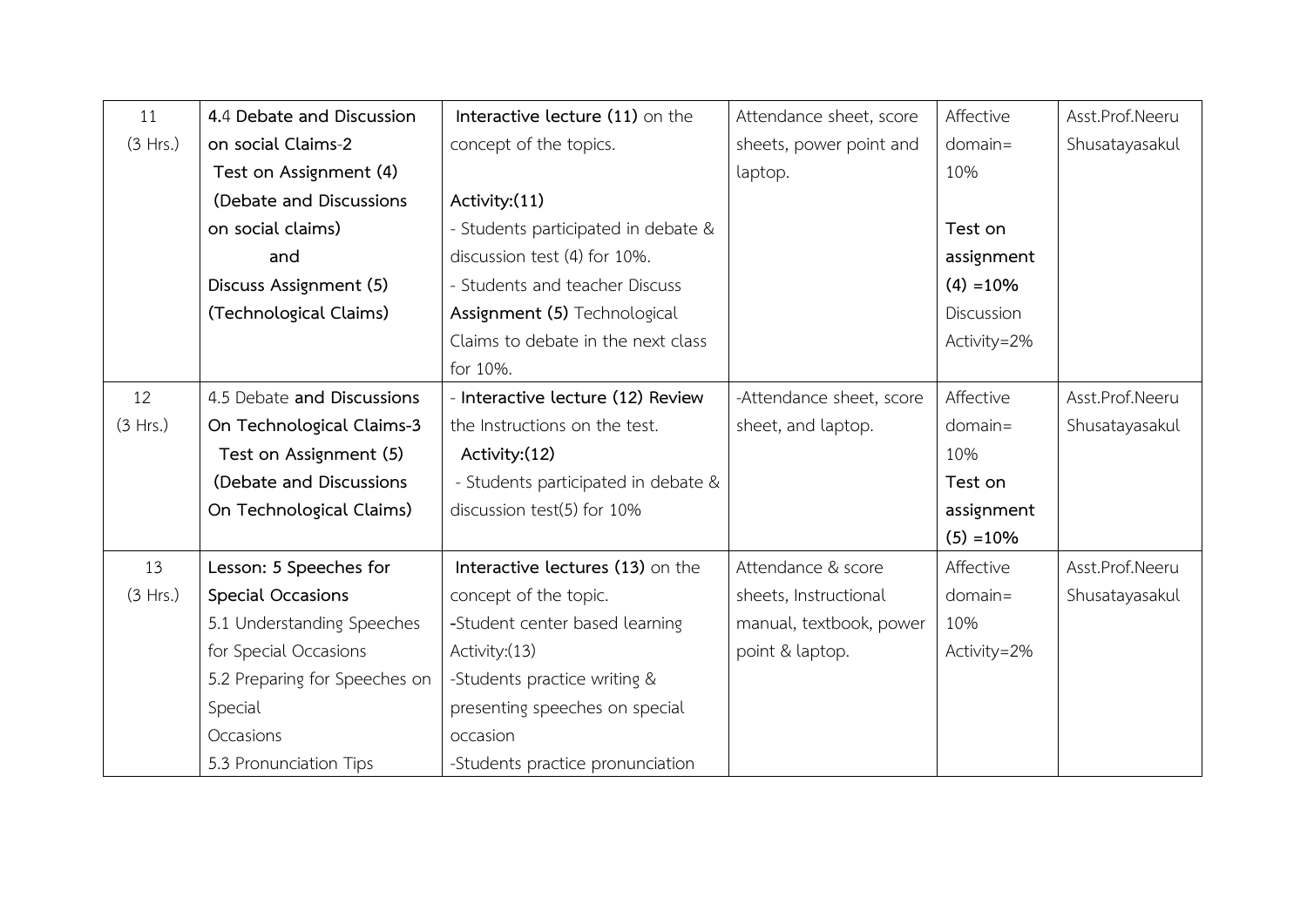| 14       | 5.4 Special Occasions         | -Interactive lecture (14) on the   | Attendance & score       | Affective   | Asst.Prof.Neeru |
|----------|-------------------------------|------------------------------------|--------------------------|-------------|-----------------|
| (3 Hrs.) | Speeches Outline              | concept of the topics.             | sheets, textbook,        | $domain =$  | Shusatayasakul  |
|          | 5.5 Making a Special Occasion | Activity: (14)                     | Instructional manual,    | 10%         |                 |
|          | Speech (1)                    | - Each students practice outlining | power point and laptop   | Activity=2% |                 |
|          | Assignment (6)                | on the various types of topics     |                          |             |                 |
|          | Making Special Occasion       | -Students & teacher discuss        |                          |             |                 |
|          | Speeches                      | Assignment (6) Making special      |                          |             |                 |
|          | speech test (4)               | occasion Speeches for the next     |                          |             |                 |
|          |                               | class.                             |                          |             |                 |
| 15       | 5.5 Making a Special          | - Interactive lecture (15) Review  | Attendance & score       | Affective   | Asst.Prof.Neeru |
| (3 Hrs.) | Occasion Speech (2)           | the Instructions on the test.      | sheets, evaluation forms | $domain =$  | Shusatayasakul  |
|          |                               | Activity:(15) - Students take      | & laptop.                | 10%         |                 |
|          | Assignment (6)                | individual test on making speeches |                          | Speech test |                 |
|          | Making Special Occasion       | on special occasion on the given   |                          | $(6) = 10%$ |                 |
|          | Speeches                      | assignment (6)                     |                          |             |                 |
|          | speech test (4)               |                                    |                          |             |                 |
|          |                               |                                    |                          |             |                 |
| 16       | Final Examination             | Students take the Exam             | Attendance & score       | Affective   | Asst.Prof.Neeru |
|          |                               |                                    | sheets, laptop.          | $domain =$  | Shusatayasakul  |
|          |                               |                                    |                          | 10%         |                 |
|          |                               |                                    |                          | Final Exam. |                 |
|          |                               |                                    |                          | $= 20%$     |                 |
|          |                               |                                    |                          |             |                 |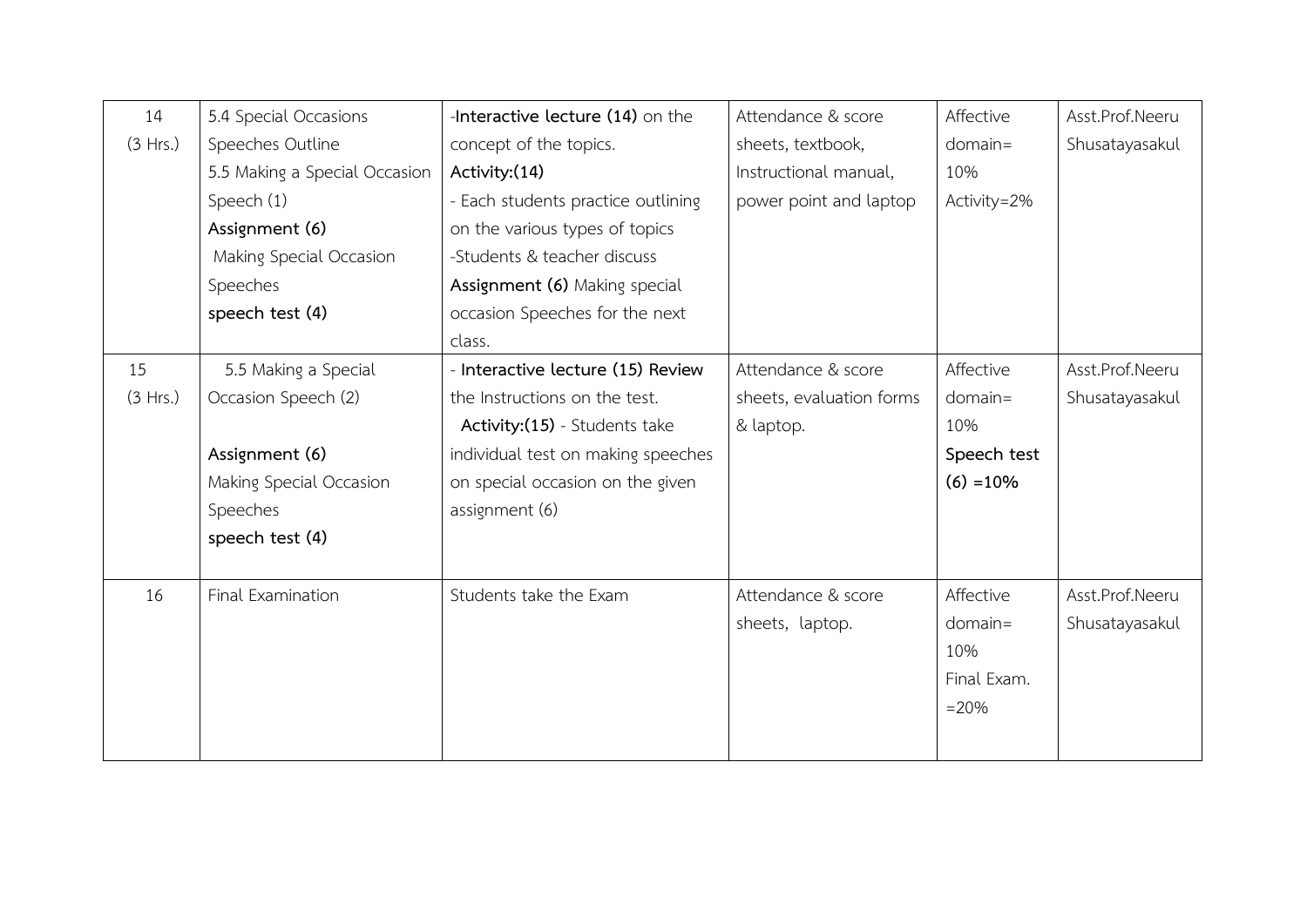## **5.2 Measurement and Evaluation**

## **1.Measurement: Score**

| 1.17233313113113                                 | ---- |
|--------------------------------------------------|------|
| 1.1 In class speech on Assignments               | 30%  |
| 1.2 In class debate & discussions on Assignments | 20%  |
| 1.3 In-class activities                          | 20%  |
| 1.4 Affective Domain                             | 10%  |
| 1.5 Final examination                            | 20%  |

# **2. Grade Evaluation: Norm-Referenced Criterion-Referenced**

| Score    | Grading Criteria<br>Grade |
|----------|---------------------------|
|          |                           |
| 85-100   | A                         |
| 79-84    | $B^+$                     |
| 73-78    | B                         |
| 67-72    | $\mathsf{C}^+$            |
| 61-66    | C                         |
| 55-60    | $D^+$                     |
| 50-54    | D                         |
| $0 - 49$ | F                         |

#### **Grading Criteria**

# **Section 6. Learning Resources**

## **6.1 Texts and main documents**

Shusatayasakul, N. (2021). : *English Speaking in the Age of Diversit* : Suan Dusit Graphic Site.

#### **6.2 Documents and important information**

1) Internet-based documents and articles, websites

as per need of the students.

## **6.3 Documents and recommended information**

1) Hagen, A. Stacy, (2016), Journeys Listening and Speaking, Longman Asia ELT, Hong Kong 2) YouTube

3) Gamble, T.K. & Gamble, M. W. (2015), Public Speaking in the Age of Diversity, College of New Rochelle &New York Institute of Technology